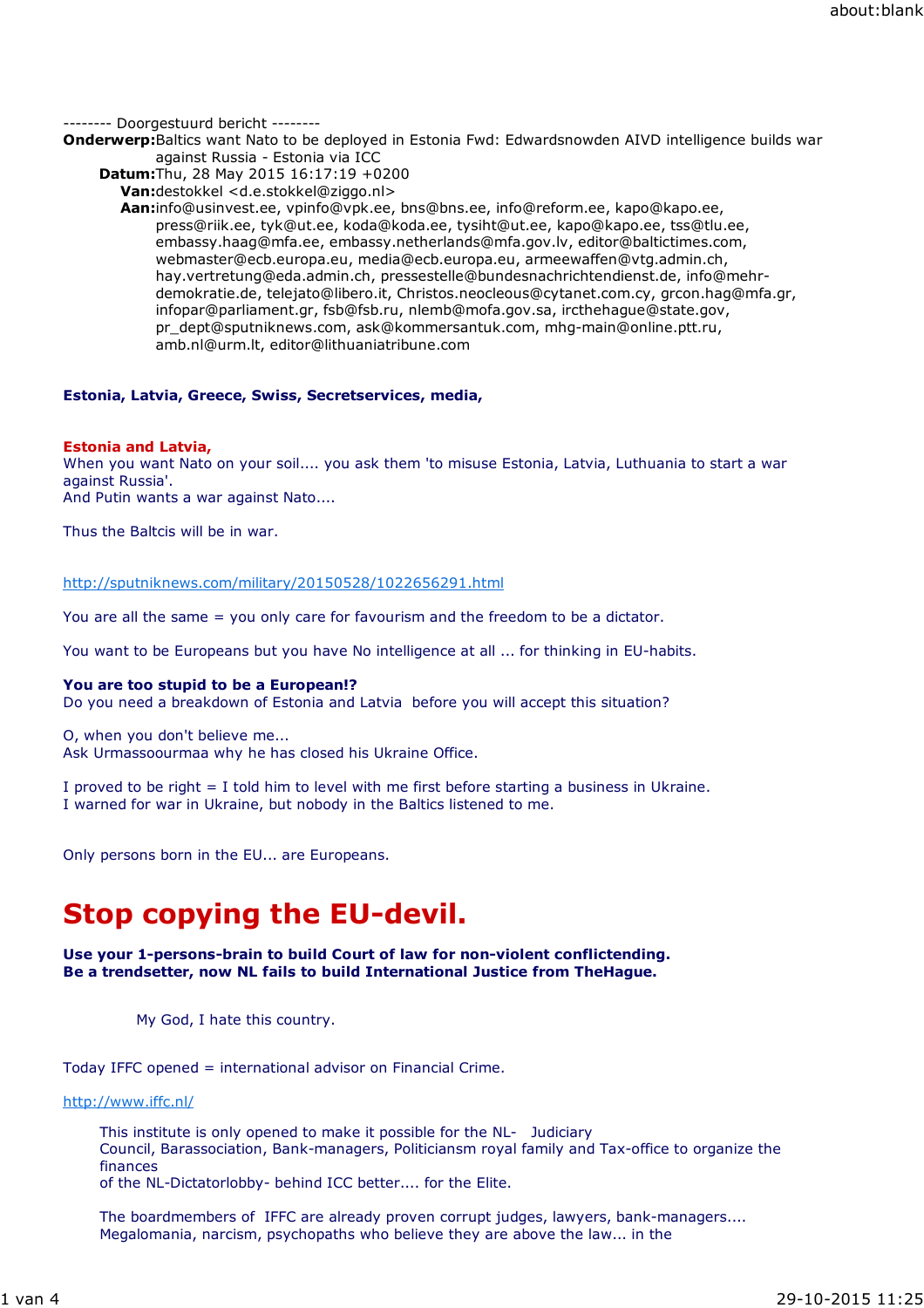financial world. IFFC supports DNB KlaasKnot and EU JeroenDijsselbloem in organizing torture & killings via ICC.

AND.... All Nato Heads of State and Heads of Government are internationally knows as Dictators. They all need to be removed from their job... and ICC needs to be cleaned up under my condictions, before we get some peace & justice.

#### **Desiree**

#### **Edwardsnowden, Toomas Hendrik Ilves, Estonia, Swiss, Kuwait, Russia, Saudi, EU, UN, ICC**

\_\_\_\_\_\_\_\_\_\_\_\_\_\_\_\_\_\_\_\_\_\_\_\_\_\_\_\_\_\_\_\_\_\_\_\_\_\_\_\_\_\_\_\_\_\_\_\_\_\_\_\_\_\_\_\_\_\_\_\_\_\_\_\_\_\_\_\_\_\_\_\_\_\_\_\_\_\_

https://www.youtube.com/watch?v=enyn4Ctys8A

The NL court of Audit - boardmember SaskiaStuiverling - has written a report on the AIVD.

According to the Audit-court the AIVD has lost its human capital due to budget cuts. And a new financial investment is not going to undo this....

Bla, bla, bla....

#### **SaskiaStuiveling has assisted AIVD, parliament, Monarchy, ICC, EU, lobby...with organizing torture & murder on the ICC-lobbyplatform.**

She needed a cover for this crime, thus she became an advisor for the Barassociation.

The Barassociation and the Court of law lobby also assist ICC with organizing warcrimes for Westernleaders.

#### **The Court of Audit report on AIVD security is FAKE.**

Its only a bullshit story to fool the people with.

In NL, I expect the real economy to go flat in the second part of 2015.

They people are unaware of whats going on.

Put this next to the fact that ICC-NL-EU want to start a war against russia and misuse Estonia for doing so via Nato.... and war increases coming winter.

I feel horrible.

All Presidents make fun of this situation internationally; in Holland the media and the NL-dictatorclub have made the choice to continue to be dictators at any cost.

http://www.rekenkamer.nl/Nieuws/Nieuwsberichten/2015/05 /Ingrepen\_in\_budget\_AIVD\_nog\_jaren\_merkbaar

http://www.desireestokkel.nl /ICC.rechtzaak.Rechtspraak.Advocatenorde.Clingendael.HCSS.ICCT.KNAW.NIOD.NTCV.Politie.1april2015.pdf

http://www.hollandsrechtenhuis.info /MH17.CTivd.corrupt.AIVD.ICC.lobby.Mensenrechtenverdragen.Folterverdrag.jan2015.pdf

**DesireeStokkel donkerelaan 39 2061 jk bloemendaal 023 8887862**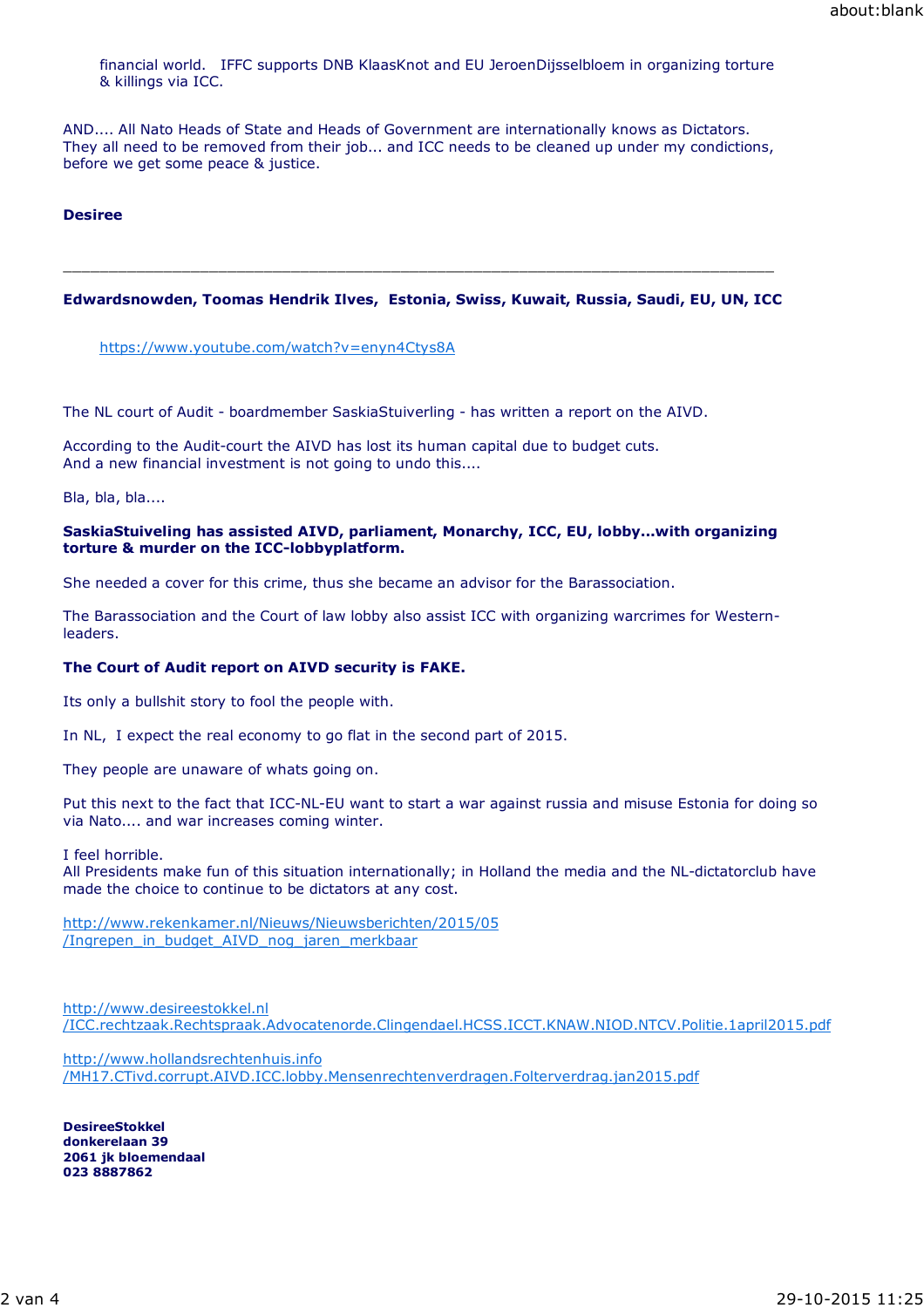about:blank



www.desireestokkel.nl www.hollandsrechtenhuis.info www.newlegalframe.com

when you don't want to receive emails inform me on d.e.stokkel@ziggo.nl